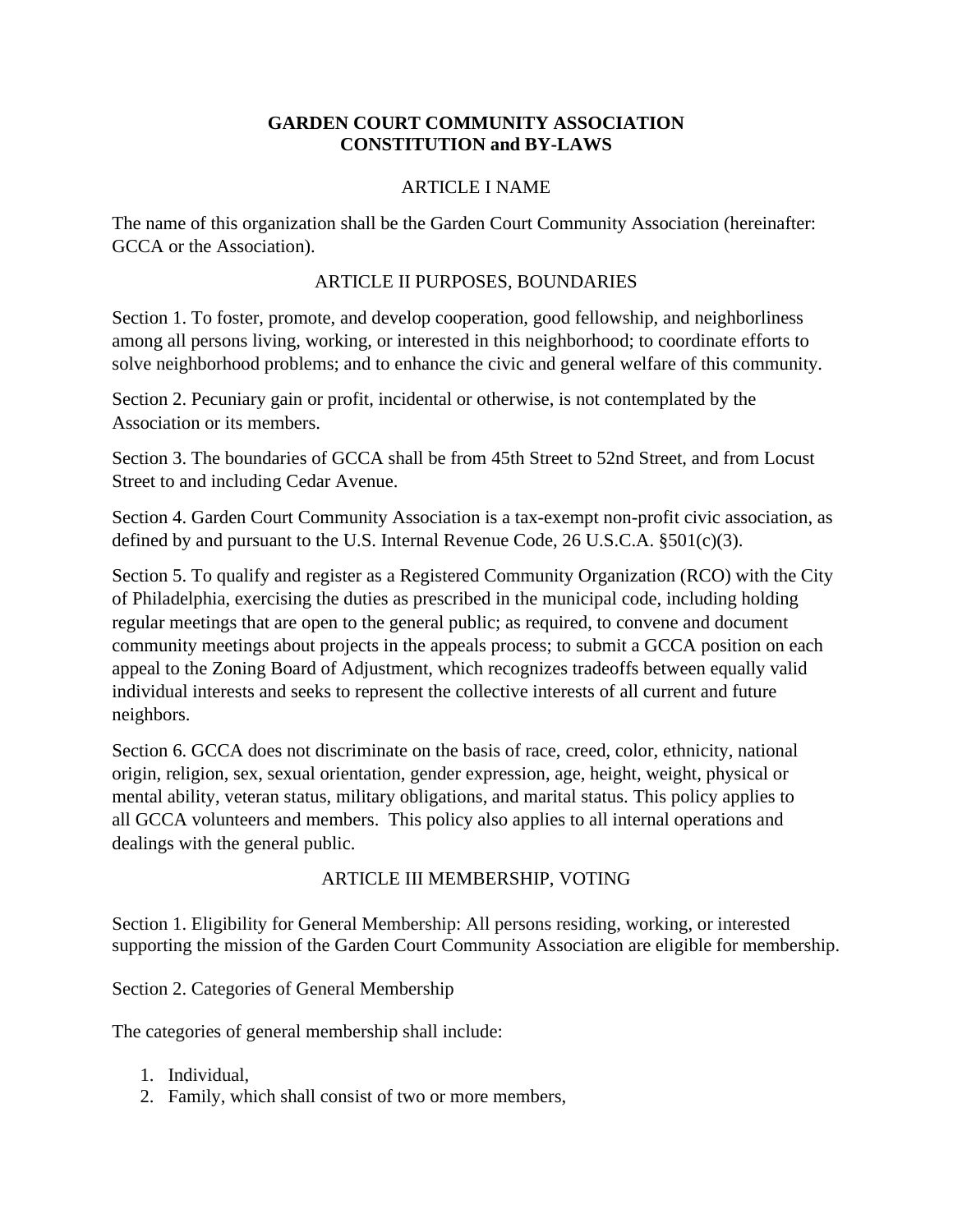- 3. Business/Institutional, which may include but is not limited to educational, religious, governmental or similar entities, and
- 4. Honorary, which may be awarded from time to time at the discretion of the Board of Directors. All elected officials serving in the boundaries of GCCA are eligible for honorary membership.

Section 3. Voting Rights of General Members

All members in good standing and current in their dues with the Association shall be eligible to vote in elections and on matters brought before the membership for a vote.

- 1. Individual, Institutional, Honorary, and Business memberships entitle one member to cast one vote.
- 2. Household membership entitles two members to cast one vote each.

Section 4. Dues

1. The Board of Directors shall determine and levy membership dues upon each category of membership, except that honorary membership shall not be subject to dues. Dues shall be payable on an annual basis.

# ARTICLE IV MEETINGS OF THE ASSOCIATION

Section 1. The calendar year of the Association shall run from January 1 to December 31<sup>st</sup>.

Section 2. The Association shall hold its Annual Membership Meeting in the late spring, preferably during the month of May or June, at a time and place designated by the Executive Committee or the Board of Directors. Notice shall be provided to all members of the Association at least one week in advance.

Section 3. Other general and special meetings of the Association shall be held at times and places and with notice given to members as shall be determined by the Executive Committee or the Board of Directors.

Section 4. All meetings of the organization and of the Board of Directors shall be conducted by the President in the spirit of collegiality. In the case of a dispute as to procedure, the meeting shall be governed by Robert's Rules of Order as interpreted by an ad hoc parliamentarian to be designated by the President.

Section 5. The presence of at least 25 members shall be considered a quorum for general or special meetings.

# ARTICLE V OFFICERS AND DUTIES

Section 1. The officers of GCCA shall be a President, Vice President, a Membership Secretary, a Recording Secretary, a Corresponding Secretary, and a Treasurer. They shall constitute the Executive Committee.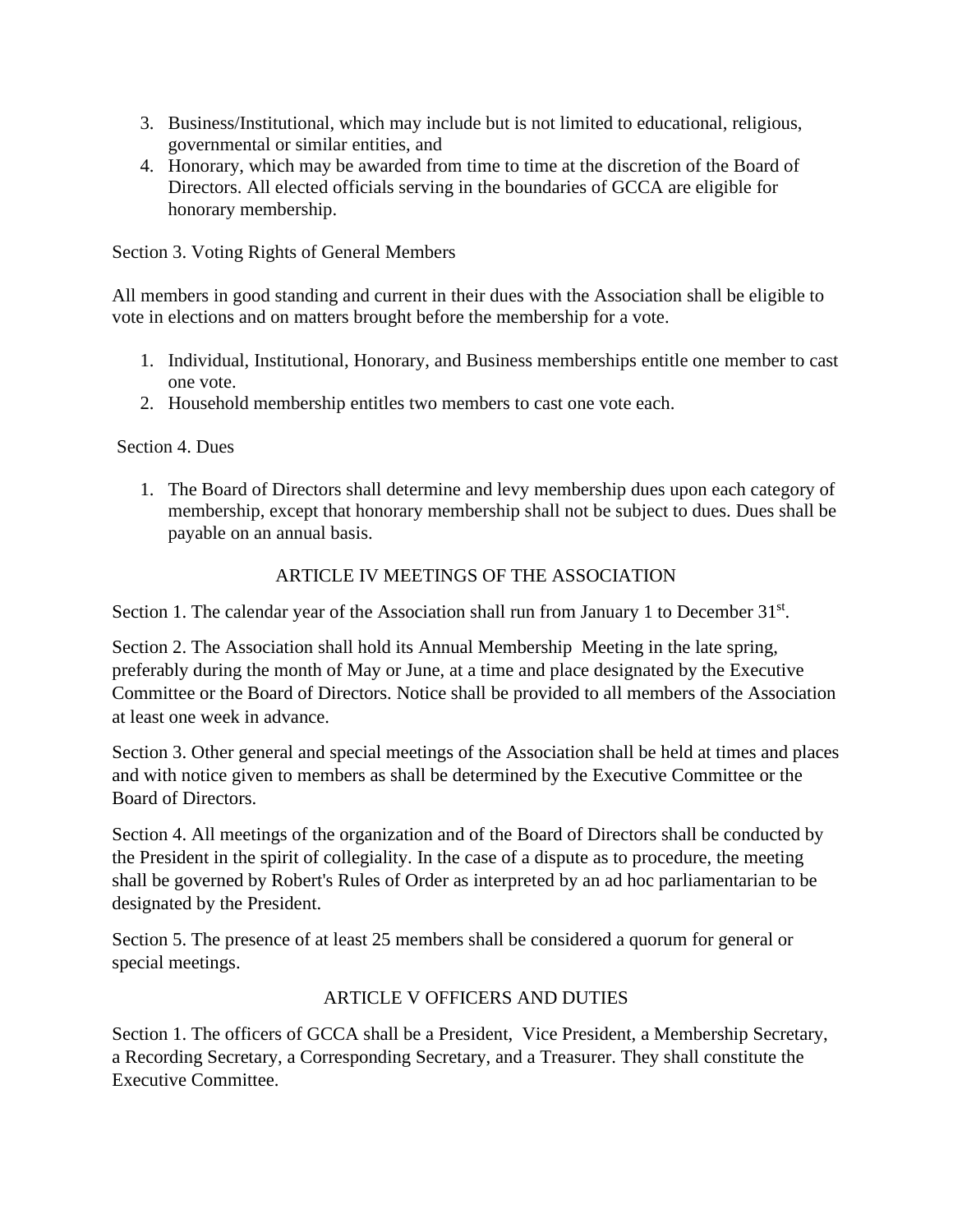Section 2. All officers shall be elected by a majority vote of the members of the GCCA present and eligible to vote at the Annual Membership Meeting. Officers shall serve a term of two years with the right to succeed themselves once for an additional term of two years. The officers shall assume office at the conclusion of the meeting at which elected.

Section 3. A candidate for election to an office shall be a resident from within the boundaries of GCCA, shall be an active member of GCCA in good standing for at least one year prior to the year of candidacy, and current with her or his dues. Additionally, the candidate shall have served on the Board of Directors of GCCA for a term of at least one year prior to taking office.

Section 4. The duties of the President shall be to preside over all of the regular meetings of the GCCA and the GCCA Board of Directors, to interpret and execute all the Constitution and Bylaws of GCCA, to appoint all committees, standing or special, and to call Executive Committee meetings and other ad-hoc meetings as necessary.

Section 5. The Vice President shall serve as the acting President in the event the President is determined by the GCCA Board of Directors to be unable to executive the duties of the office.

Section 6. The Treasurer shall have charge of all moneys, funds, and other securities of GCCA. The Treasurer shall keep accurate accounts of all financial transactions of the GCCA and shall make regular reports on the financial status of the GCCA to the Board of Directors and to the general membership. The Treasurer shall have primary responsibility for opening and maintaining appropriate bank accounts, including checking, savings and other interest-bearing accounts in the GCCA's name. The Treasurer shall have primary responsibility to disburse GCCA funds upon authorization of the Executive Committee or the Board. The Treasurer shall present all necessary records for GCCA Board of Directors to conduct an annual internal audit of all GCCA funds. Upon completion of his or her term of office or any inability to serve as determined by the GCCA Board of Directors, the Treasurer shall transfer all records to her or his successor.

Section 7. The Membership Secretary shall be responsible for maintaining a register of all members of the Association and a record of all dues paid by members.

Section 8. The Recording Secretary shall keep correct books of all minutes of the proceedings of the general membership and of the Board of Directors. They shall maintain an accurate board contact list, including terms of each board member.

Section 9. The Corresponding Secretary, who shall also serve as Chair of the Communications Committee, shall be responsible for handling general correspondence of the Executive Committee and Board of Directors and shall issue notice to all members of all meetings of the Association and of the Board of Directors, as well as any other matters of interest to the membership.

Section 10. The Executive Committee shall consist of the officers of the GCCA. The President may convene a meeting of the Executive Committee as needed. The Executive Committee may act in the Board of Director's stead between Board meetings, provided that any action that it takes is confirmed at the immediately succeeding Board meeting.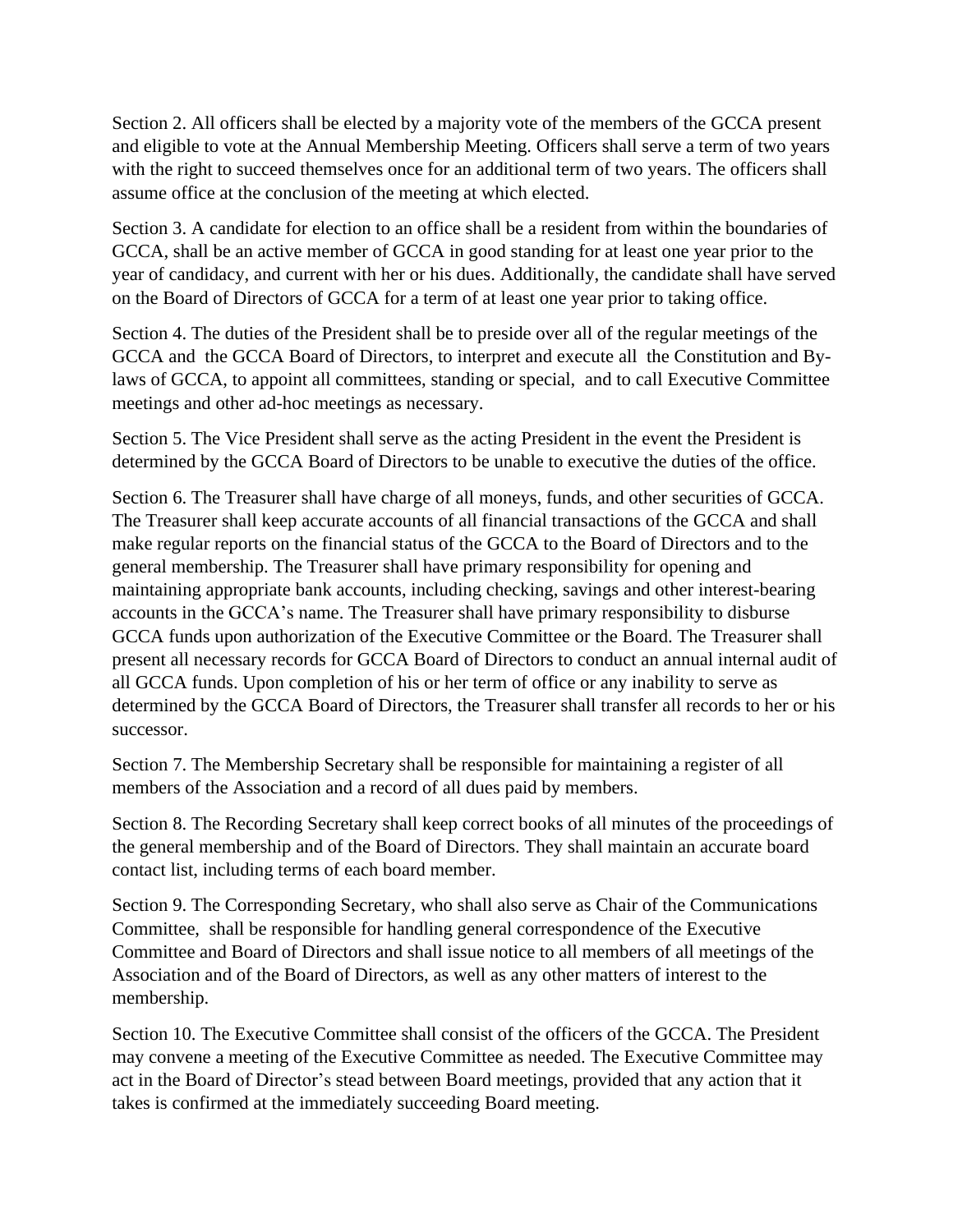Section 11. In the event that the elected President is determined by the GCCA Board of Directors to be unable to execute the duties of her or his office, the Vice President will assume the duties of the elected President as acting President. In the event that these officers are unable to execute the duties of the President, the GCCA Board of Directors shall appoint by majority vote as acting President a member of the Executive Committee. If no member of the Executive Committee is able or willing to serve as acting President, the GCCA Board of Directors shall appoint by majority vote as acting President a member of the GCCA Board of Directors. Any acting President will assume the duties of the President until either the elected President is able to resume her or his duties or until the next General Annual Meeting, at which a new President will be elected.

Section 12. In the event that any other elected officer is determined by the GCCA Board of Directors that s/he is unable to execute the duties of her or his office, the GCCA Board of Directors shall appoint by majority vote as acting officer any member of the Board of Directors who is able and willing to serve in that capacity. Any acting officer will assume the duties of the officer until either the elected officer is able to resume her or his duties or until the next General Annual Meeting, at which a new officer will be elected.

# ARTICLE VI BOARD OF DIRECTORS

Section 1. Supervision of the affairs of the Association shall be vested in a Board of Directors consisting of not less than 15 nor more than 27 members, including the current officers plus the immediate past president of the Association

Section 2. A candidate for election to the Board of Directors must be a member in good standing of GCCA as defined in Article 3, Section1, and current in their dues.

Section 3. Normally, from September through June, the Board of Directors intends to hold monthly meetings, when possible, at times and places and with notice given to members as shall be determined by the Executive Committee or the Board of Directors. During months in which a general meeting is scheduled, no Board of Directors meeting need be held unless otherwise directed by the Executive Committee or Board.

Section 4. Directors shall be elected at the Annual Membership Meeting for a term of three years, provided that one-third of the entire Board is elected annually. Directors shall assume their positions at the conclusion of the meeting at which they are elected. Members may not serve on the Board for more than two consecutive three-year terms, but a member may become eligible for reelection to the Board after a one-year hiatus at the conclusion of the second consecutive term. Service as an officer of the Association shall be treated as part of that person's total tenure as a Board member.

Section 5. The Board may take action without a meeting if written consent (by letter, email, or text) is obtained from a quorum of Board members in office.

Section 6**.** Quorum. The presence of a quorum of the Board is required for the Board to vote on a matter or to transact business. A quorum shall consist of the majority of its current membership, excluding vacancies.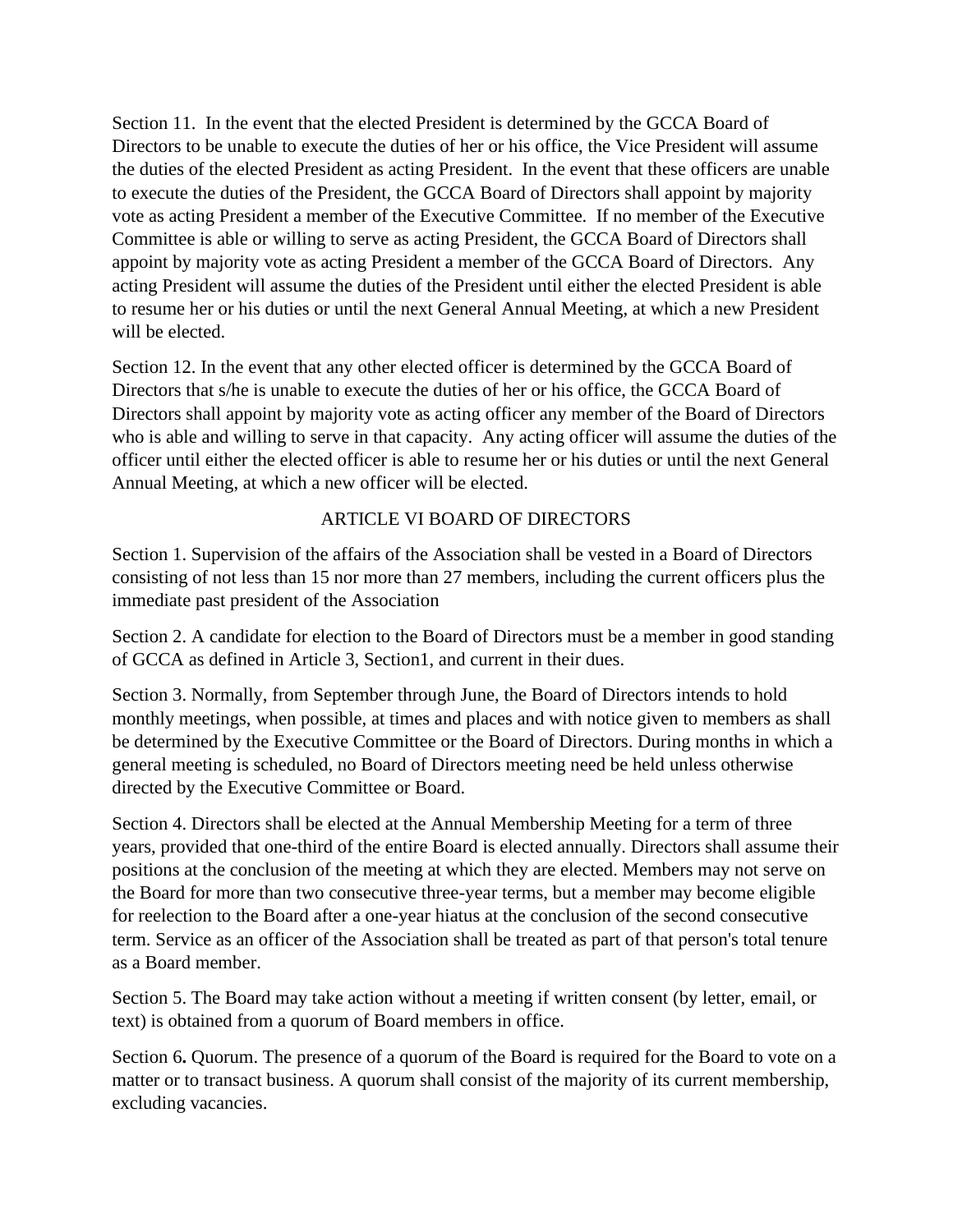Section 7. The Directors shall have the following duties and responsibilities:

- a. Act to ensure that the needs and interests of the Community are being served by GCCA.
- b. Regularly attend meetings of the Board of Directors.
- c. Participate in the discussion of all business brought before the Board.
- d. Vote after due consideration of the issues.
- e. Serve on, or chair, at least one committee.
- f. Exercise financial oversite of all activities of the Association and provide, at its discretion, for either an outside audit or an internal review of the Treasurer's records on an annual basis.
- g. Actively participate in Association activities.

Section. 8. Directors shall not be personally liable for monetary damages for any action taken or failure to take any action other than as expressly provided in Pennsylvania law. It is the intention of this section to limit the liability of Directors and officers of this Association to the fullest extent permitted by any present or future provision of Pennsylvania law. The Association shall hold harmless, defend, and indemnify Directors and officers to the fullest extent permitted by the Pennsylvania law or any other present or future provision of Pennsylvania law.

Section 9. Removal of Directors for nonparticipation. After a Director has missed two consecutive Board meetings without excuse, the President shall remind the Director of the importance of attendance and participation to the effective operation of GCCA and inform the Director that missing three consecutive meetings without excuse is cause for removal from the Board. After a Board member has missed three consecutive meetings without excuse, the President shall inform the Board member in writing that s/he has been removed from the Board.

# ARTICLE VII NOMINATIONS, ELECTIONS

Section 1. Each January, the President shall appoint a Nominating Committee and announce its membership at a general or Board meeting, or in such other way as they deem appropriate.

Section 2. The Nominating Committee shall nominate Association members for the positions of officers and for the vacancies on the Board of Directors. Nominations for candidates for these positions may also be made from the floor at any general or Board meeting up until the time of the balloting.

Section 3. The election of officers and Board members shall take place at the Annual Membership Meeting, and shall be by secret ballot only in the event of contested positions or if called for by the President.

There shall be eight standing committees, Business District, Communications, Education, Programming, Greening, Membership, Public Safety, and Zoning and Development, and other standing and special committees as may be determined by the President, the Board of Directors or the general membership. Chairpersons of committees shall be nominated by the committees and appointed by the Board. Members of all committees shall serve at the pleasure of the President or the Chairperson charged with the responsibility for that particular activity.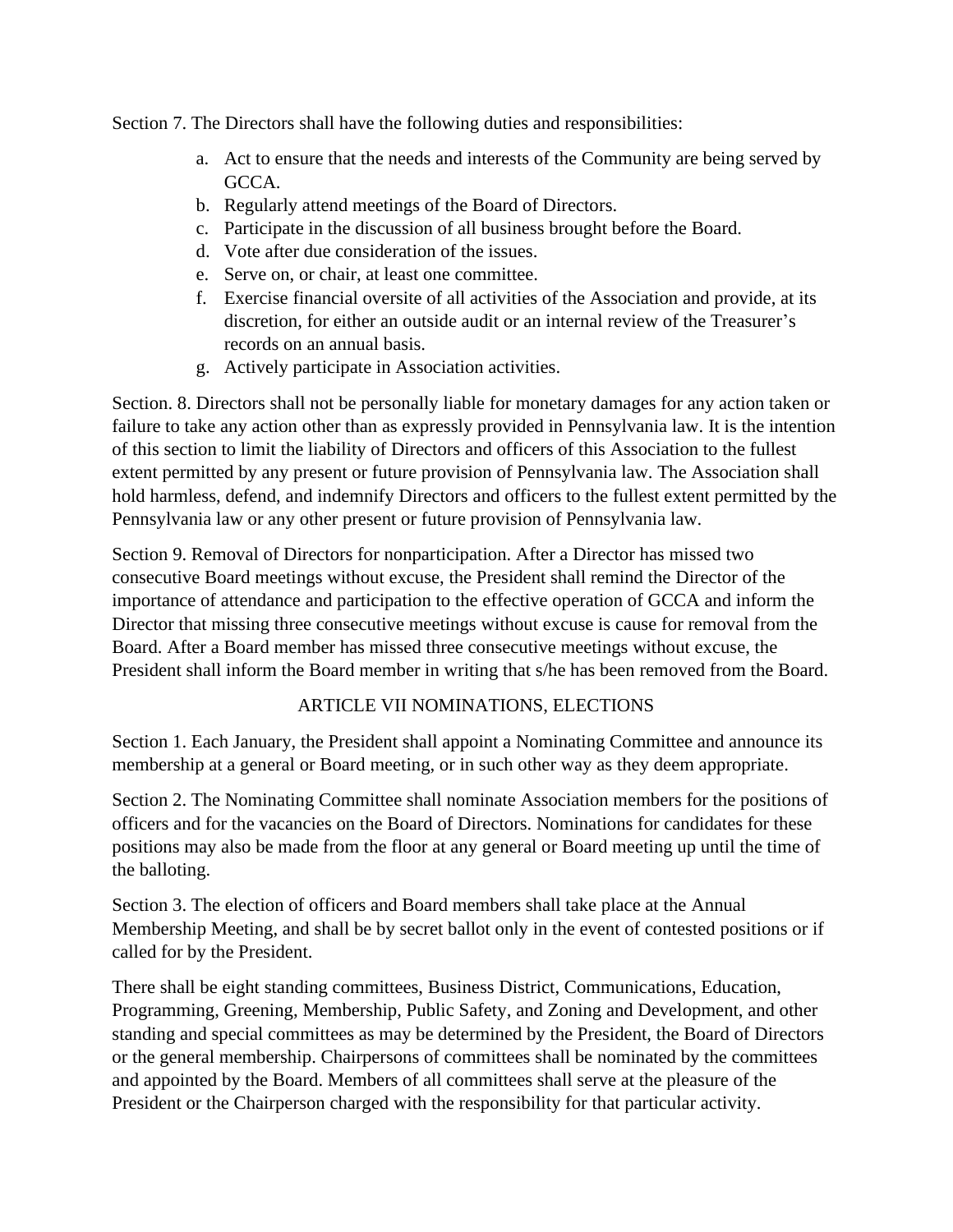- a. Business District: This Committee provides support and assistance to the business corridors within our boundaries, 48<sup>th</sup> Street and 52<sup>nd</sup> Street.
- b. Communications: This Committee, chaired by the Corresponding Secretary, shall work to update the membership and the wider community on the work of GCCA, as well as other important neighborhood news.
- c. Education- This Committee supports projects and efforts to enhance educational opportunities for youth within our boundaries.
- d. Programming- This Committee shall have primary responsibility and authority, in coordination with the Executive Committee, for planning and developing special Association projects, agendas and programs for general and Board meetings, and for such other duties as requested by the Executive Committee.
- e. Greening- This Committee oversees and coordinates projects and efforts to enhance greening within GCCA's boundaries.
- f. Membership- This Committee, chaired by the Membership Secretary, shall have primary responsibility and authority, in cooperation with the President and the Corresponding Secretary, for planning, developing, and carrying out efforts to increase the membership level and membership involvement in the Association, and for such other duties as requested by the Executive Committee.
- g. Public Safety- This Committee works to ensure good communication with neighborhood public safety entities and to make sure members are informed of important updates with respect to neighborhood safety.
- h. Zoning and Development- This committee works to address issues related to the built environment in Garden Court; this may be reactively in its role in the zoning appeals process as a Registered Community Organization with the City of Philadelphia, or more proactively, by engaging property owners and residents or advocating for policy. The committee conducts research, convenes community meetings, communicates public sentiment, formulates positions, and negotiates on behalf of the collective interests of current and future neighbors.

# Article IX FUNDS

Section 1. The GCCA Board of Directors shall maintain appropriate funds as necessary for the functions and obligations undertaken by the GCCA. This includes but is not limited to adequately funding the Cheryl Roebuck Memorial Music Scholarship and purchasing general liability insurance and director and officer liability insurance. From time to time, the Board of Directors shall be required to raise funds to meet its functions and obligations.

Section 2. "Restricted" funds are those moneys moneys raised by, granted to, or donated to GCCA for a specified use. The Treasurer shall deposit restricted funds in a separate GCCA account designated for this purpose. Restricted funds may be used only for the purpose for